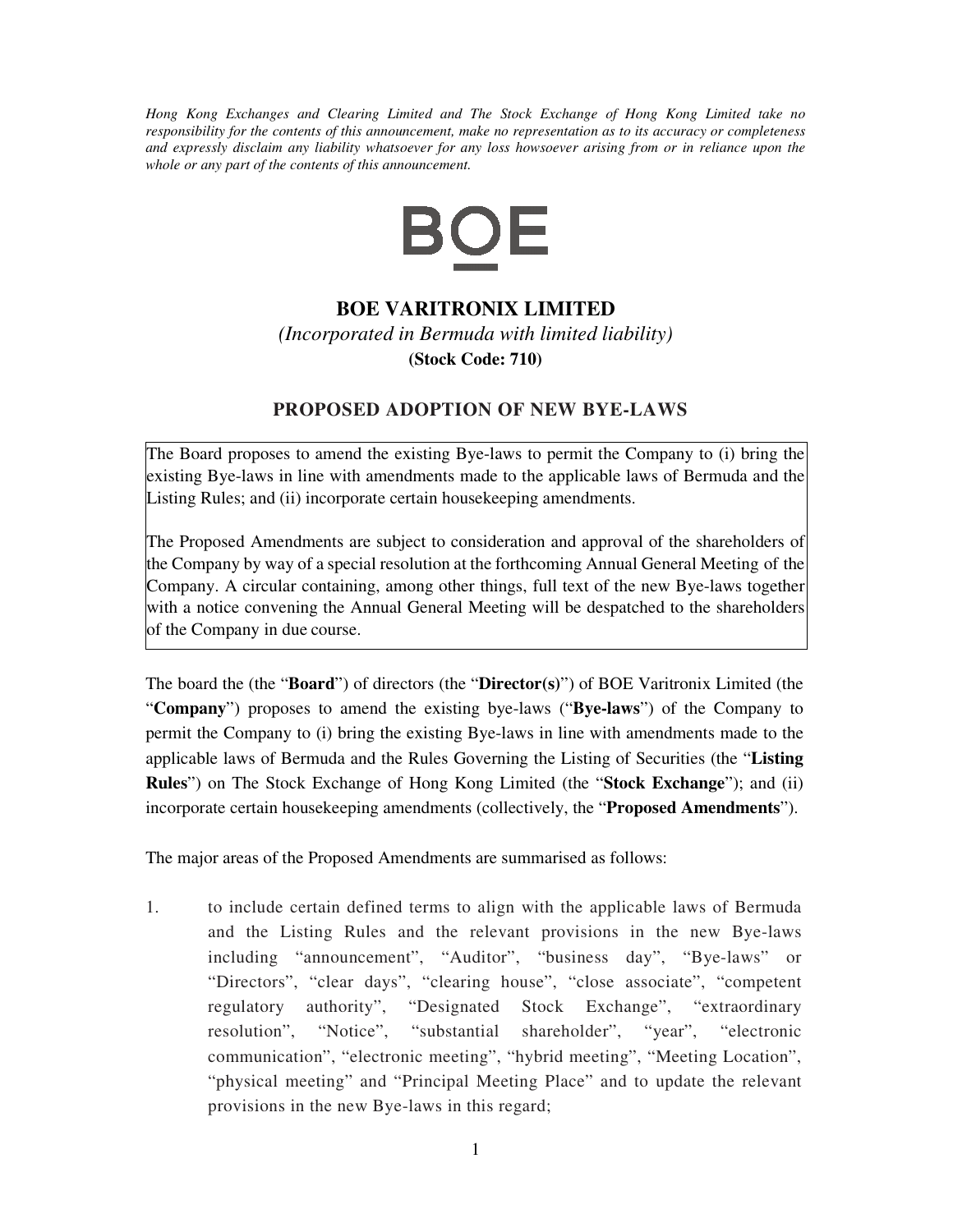- 2. to amend the definition of "clearing house" by removing the reference to the Securities and Futures Ordinance (Chapter 571 of the Laws of Hong Kong);
- 3. to replace certain defined terms to align with the relevant provisions in the new Bye-laws including "the Board" to "Board", "the Company" or "this Company" to "Company", "Transfer Office" to "Office", "the Companies Act" to "Act";
- 4. to remove certain definitions including "associate", "appointed newspaper", "Bermuda", "call", "corporate representative", "dividend", "holding company", "HK\$", "Newspaper", "Relevant Territory", "Transfer Office", "writing", "Securities Seal", or "printing";
- 5. to revise the provision that any preference shares may be issued or converted into shares that, at a determinable date or at the option of the Company or the holder if so authorised by its memorandum of association, are liable to be redeemed on such terms and in such manner as the Company before the issue or conversion may by ordinary resolution;
- 6. to provide the opening hours for the register and branch register of member for public inspection without charge;
- 7. to revise that the notice of suspension of the registration of transfers of shares or of any class of shares may been given by announcement or by electronic communication or by advertisement in any newspapers in accordance with the requirements of the Stock Exchange or by any means in such manner as may be accepted by the Stock Exchange;
- 8. to allow a meeting of members or any class of members to be held by means of telephone, electronic or other communication facilities as to permit all persons participating in the meeting to communicate with each other simultaneously and instantaneously, and participation in such a meeting shall constitute presence at such meeting;
- 9. to revise that an annual general meeting of the Company shall be held in each financial year other than the financial year in which its statutory meeting is convened and such annual general meeting must be held within six (6) months after the end of the Company's financial year (unless a longer period would not infringe the rules of the Stock Exchange, if any) at such time and place as may be determined by the Board;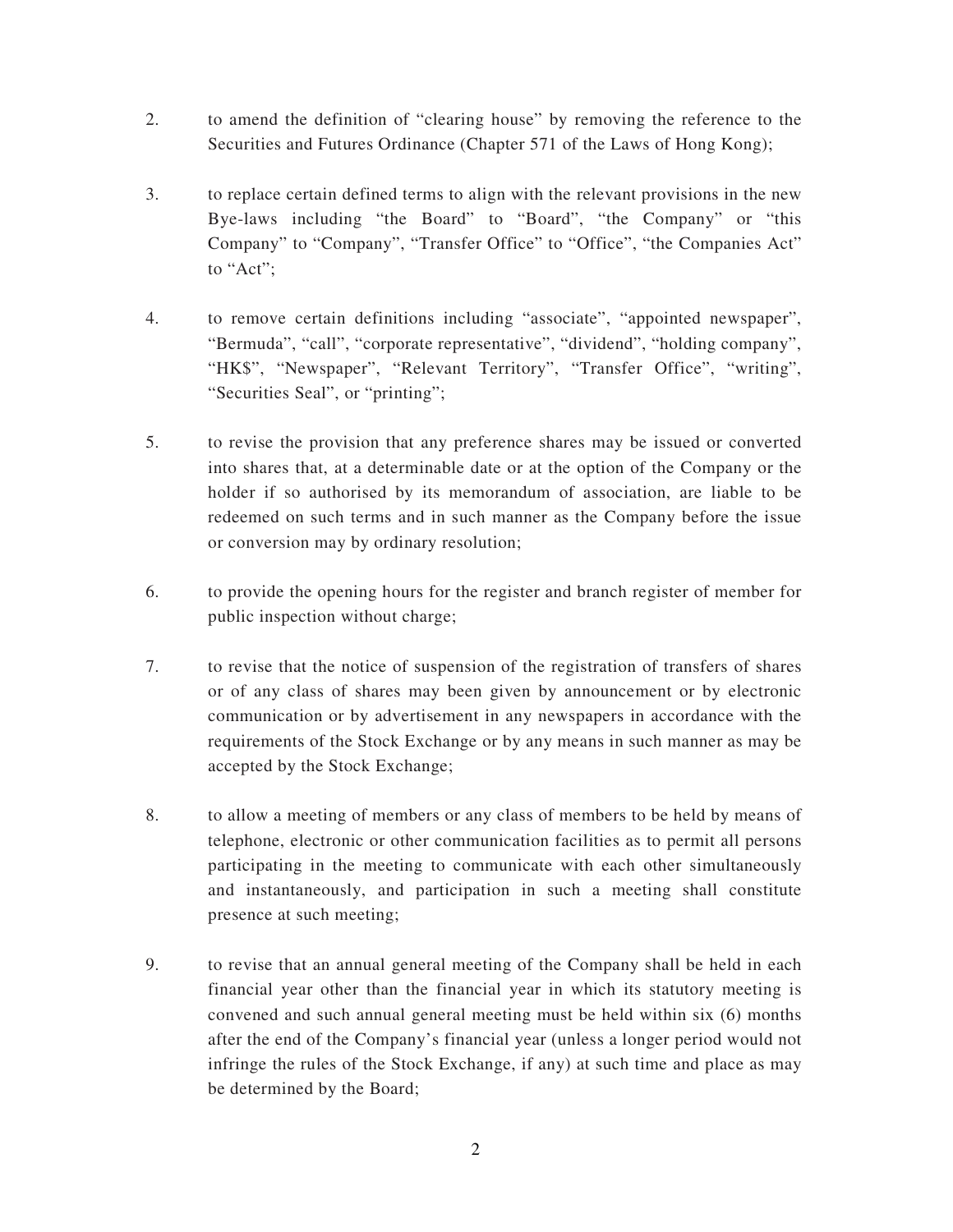- 10. to allow all general meetings (including an annual general meeting, any adjourned meeting or postponed meeting) may be held as a physical meeting in any part of the world and at one or more locations as provided under the new Bye-laws, as a hybrid meeting or as an electronic meeting, as may be determined by the Board in its absolute discretion;
- 11. to provide for the proceedings and requirements of general meetings which are held at one or more locations, or as a hybrid meeting or an electronic meeting, and the powers of the Board and the chairman of the general meeting in relation thereto;
- 12. to provide that the chairman of the general meeting may at his absolute discretion, interrupt or adjourn the meeting under certain prescribed circumstances;
- 13. to provide that members holding at the date of deposit of the requisition not less than one-tenth of the paid up capital of the Company shall at all times have the right, by written requisition to the Board or the secretary of the Company, to require a special general meeting to be called by the Board for the transaction of any business or resolution specified in such requisition; and such meeting shall be held in the form of a physical meeting only; and such meeting shall be held within two (2) months after the deposit of such requisition, and, if within twenty-one (21) days of such deposit the Board fails to proceed to convene such meeting, the requisitionists themselves may do so in accordance with the provisions of Section 74(3) of the Companies Act 1981 of Bermuda;
- 14. to provide that any person appointed by the directors to fill a casual vacancy on or as an addition to the Board shall hold office only until the first annual general meeting of the Company after his appointment, and shall then be eligible for re-election in alignment with paragraph 4(2) of appendix 3 to the Listing Rules;
- 15. to include that members in general meeting shall have the power by ordinary resolution to remove any director (including a managing or other executive director) before the expiration of his term of office (but without prejudice to any claim which such director may have for damages for any breach of any contract between him and the Company) and may by ordinary resolution elect another person in his stead in alignment with paragraph 4(3) of appendix 3 to the Listing Rules;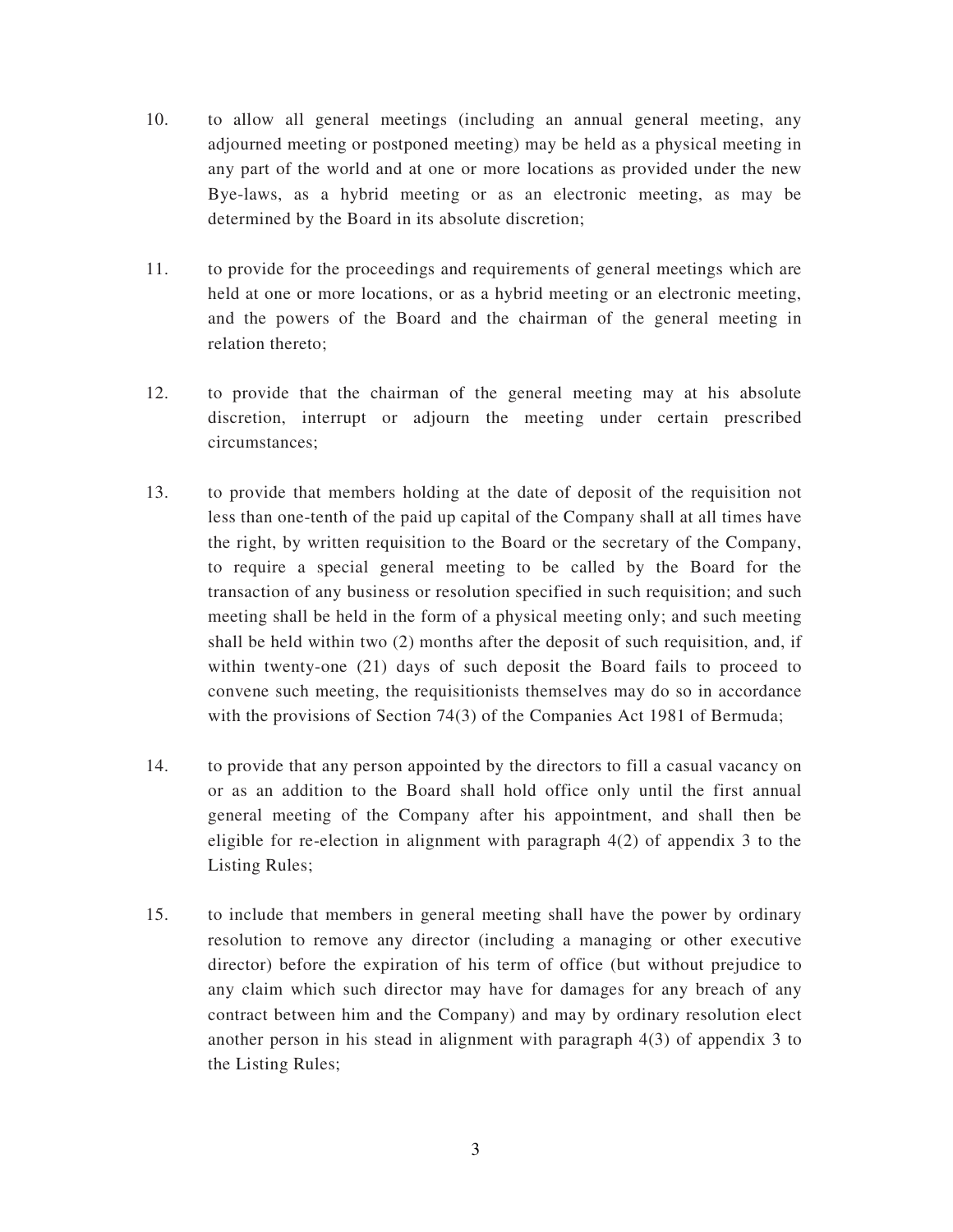- 16. to specify that an annual general meeting shall be called by written notice of not less than twenty-one (21) clear days and any other general meeting shall be called by written notice of not less than fourteen (14) clear days;
- 17. to provide two members entitled to vote and present in person or by proxy or, for quorum purposes only, two persons appointed by the clearing house as authorised representative or proxy, shall form a quorum for all purposes;
- 18. to revise the provisions on proceedings at general meeting when a quorum is not present after the time appointed for the meeting;
- 19. to provide that all members have the right to (a) speak at a general meeting; and (b) vote at a general meeting except where a member is required, by the rules of the Stock Exchange, to abstain from voting to approve the matter under consideration in alignment with paragraph 14(3) of appendix 3 to the Listing Rules;
- 20. subject to the applicable laws of Bermuda and the new Bye-laws, to provide that all or any of the special rights for the time being attached to the shares or any class of shares may, unless otherwise provided by the terms of issue of the shares of that class, from time to time (whether or not the Company is being wound up) be varied, modified or abrogated either with the consent in writing of the holders of not less than three-fourths in nominal value of the issued shares of that class or with the sanction of a special resolution passed at a separate general meeting of the holders of the shares of that class, and making corresponding changes to the quorum for such meeting in alignment with paragraph 15 of appendix 3 to the Listing Rules;
- 21. to provide that where the Company has knowledge that any member is, under the Listing Rules, required to abstain from voting on any particular resolution of the Company or restricted to voting only for or only against any particular resolution of the Company, any votes cast by or on behalf of such member in contravention of such requirement or restriction shall not be counted in alignment with paragraph 14(4) of appendix 3 to the Listing Rules;
- 22. to provide that every member shall be entitled to appoint a proxy who needs not necessarily be a member of the Company to attend and vote at any general meeting of the Company. Any corporation which is a member may by resolution of its directors or other governing body authorise such person as it thinks fit to act as its representative at any meeting of the Company in alignment with paragraph 18 of appendix 3 to the Listing Rules;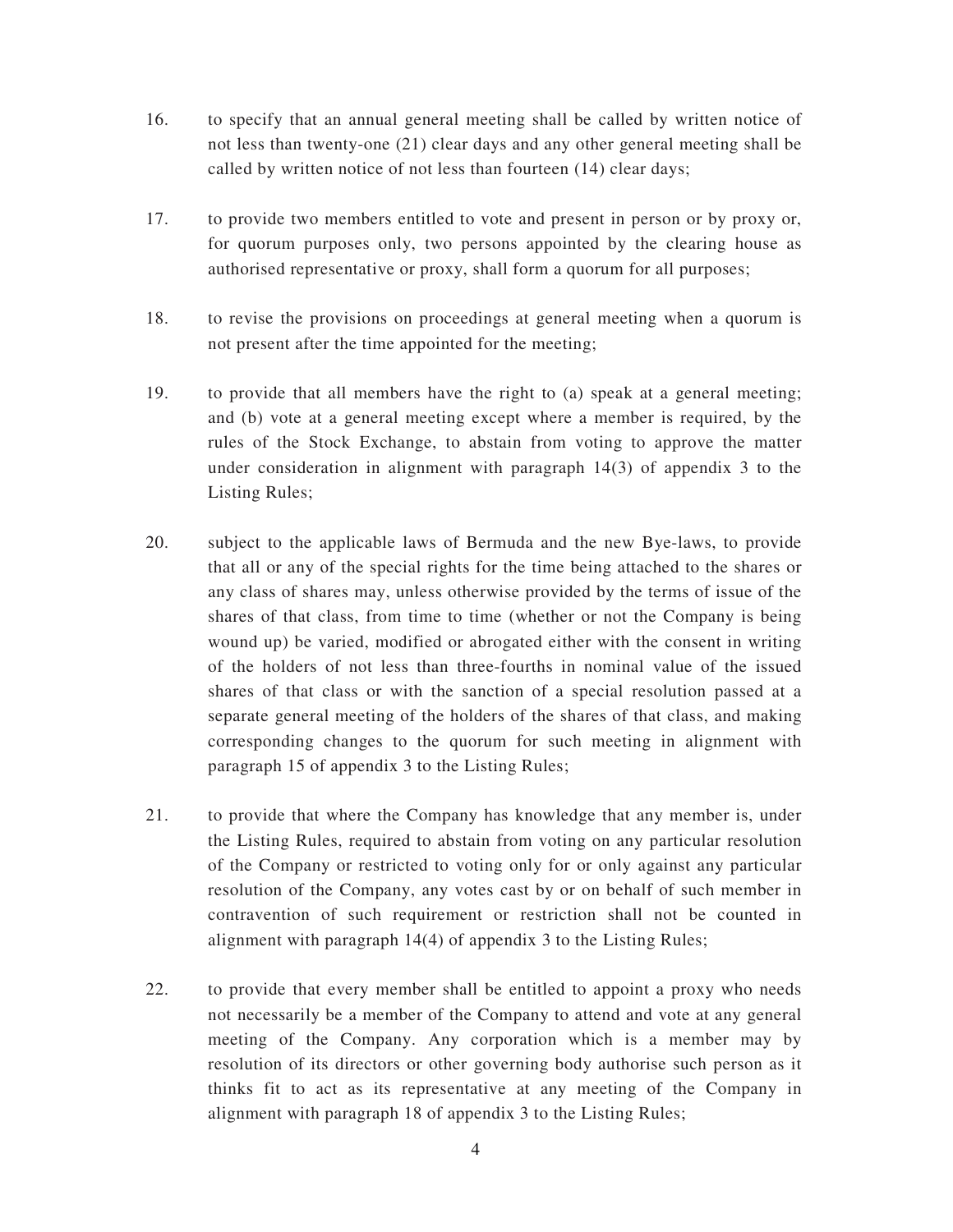- 23. to provide that where a member is a clearing house (or its nominee(s) and, in each case, being a corporation), it may authorise such persons as it thinks fit to act as its representatives at any meeting of the Company or at any meeting of any class of members provided that the authorisation shall specify the number and class of shares in respect of which each such representative is so authorised in alignment with paragraph 19 of appendix 3 to the Listing Rules;
- 24. to revise that there shall be no maximum number of Directors unless otherwise determined from time to time by the members in general meeting;
- 25. to allow the appointment of more than one chairman;
- 26. to revise the provisions relating to the disclosure of Directors' interests to the Board;
- 27. to remove one of the exceptions where Directors would be allowed to vote and counted in the quorum on any Board resolution approving any contract or arrangement or any other proposal in which he or any of his close associates is materially interested, namely any proposal concerning any other company in which the Director or his close associate(s) is/are interested only, whether directly or indirectly, as an officer or executive or shareholder or in which the Director or his close associate(s) is/are beneficially interested in shares of that company, provided that the Director and any of his close associate(s) are not in aggregate beneficially interested in 5% or more of the issued shares of any class of such company (or of any third company through which his interest or that of his associate $(s)$  is derived) or of the voting rights, and making corresponding changes to the relevant provisions;
- 28. to provide that if a substantial shareholder or a Director has a conflict of interest in a matter to be considered by the Board which the Board has determined to be material, the matter should be dealt with by a physical Board meeting rather than a written resolution;
- 29. to provide express provisions on the register of directors and officers including the details to be kept in the books and opening hours of the register;
- 30. subject to compliance with the Listing Rules, to allow the Company to publish, including sending by electronic communication, financial reports of the Company and summaries thereof to its shareholders;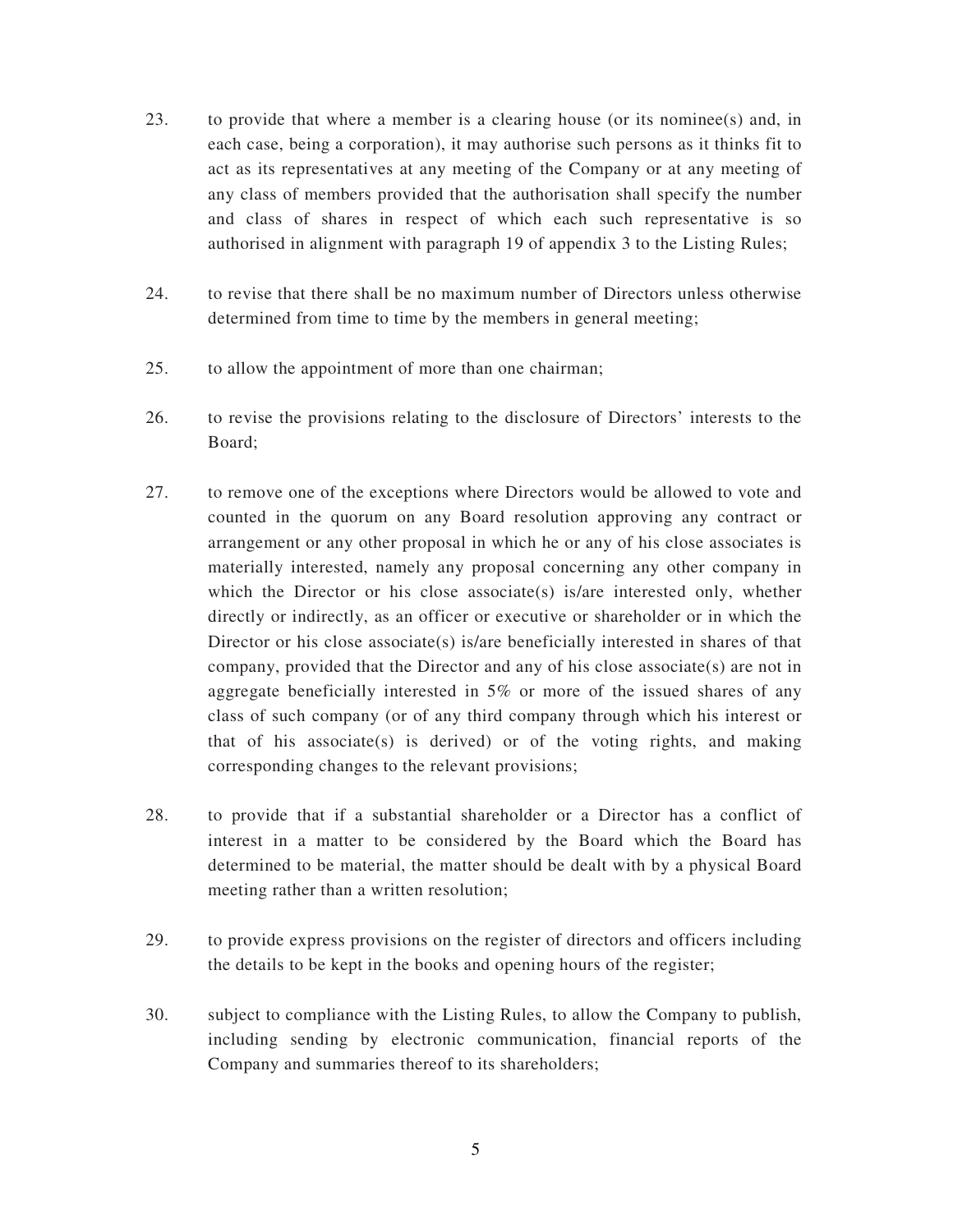- 31. to provide that the members may, at any general meeting convened and held in accordance with the new Bye-laws, by extraordinary resolution remove the auditor at any time before the expiration of his term of office and shall by ordinary resolution at that meeting appoint another auditor in his stead for the remainder of his term in alignment with paragraph 17 of appendix 3 to the Listing Rules;
- 32. to provide that the remuneration of the auditor shall be fixed by the Company by ordinary resolution in general meeting or in such manner as the members may determine in alignment with paragraph 17 of appendix 3 to the Listing Rules;
- 33. to provide that the Directors may fill any casual vacancy in the office of auditor and an auditor appointed under this Bye-law shall hold office until the first annual general meeting of the Company after his appointment and shall then be eligible for re-election;
- 34. subject to the new Bye-laws, to allow for the Company to send notices by electronic communication;
- 35. to provide that a resolution that the Company be wound up by the court or be wound up voluntarily shall be a special resolution in alignment with paragraph 21 of appendix 3 to the Listing Rules;
- 36. to provide that no Bye-law shall be rescinded, altered or amended and no new Bye-law shall be made until the same has been approved by a resolution of the Directors and confirmed by a special resolution of the Members and that a special resolution shall be required to alter the provisions of the memorandum of association or to change the name of the Company in alignment with paragraph 16 of appendix 3 to the Listing Rules; and
- 37. other house-keeping amendments to the new Bye-laws are proposed including the removal of inoperative definitions and provisions, various consequential amendments made in line with the Proposed Amendments, as well as the updating of certain provisions with reference to the applicable laws of Bermuda and the Listing Rules currently in force.

The Proposed Amendments are subject to consideration and approval of the shareholders of the Company by way of a special resolution at the forthcoming annual general meeting of the Company expected to be held on 30 June 2022 (the "**Annual General Meeting**").